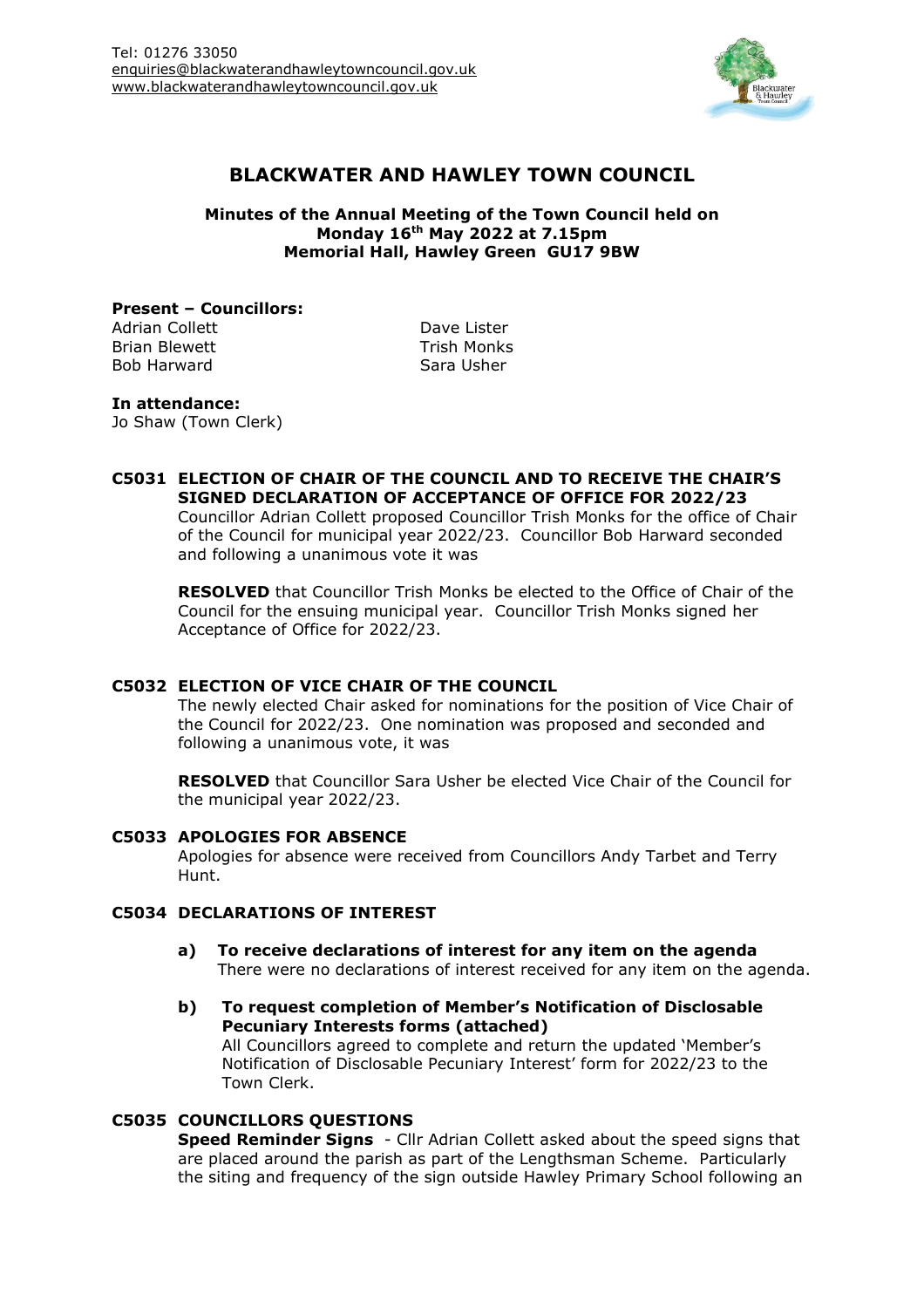increase in speeding and a recent accident. The Town Clerk agreed to obtain further details.

**Parish Benches and Noticeboards** - Cllr Adrian Collett highlighted a broken bench situated at Jays Nest Close and requested that the Town Council replace a missing seat plank. It was also suggested that the surrounding area at this site, and around the bench situated at Fir Drive, be trimmed of nettles and that the remaining seat planks were sanded. It was also requested that maintenance take place to Parish noticeboards. The Town Clerk agreed to create a list of the parish benches.

**Welcome to Blackwater Signs** – Cllr Trish Monks asked about the signs on the routes into Blackwater and it was agreed that the Town Clerk add this as an item on the next Council agenda.

**Damaged Railings in Blackwater** – Cllr Adrian Collett highlighted the increasing number of damaged railings in the Town Centre and explained that the Hampshire Highways contractor uses a priority system for their workload and, due to the large area covered, work is carried out by areas. Councillor Collett had requested a higher priority category for the damaged railings due to the danger for pedestrians.

*Councillor Brian Blewett arrived at 7.30pm*

#### **C5036 DEMOCRATIC FIFTEEN MINUTES**

No questions or comments were received from members of the public.

# **C5037 MINUTES OF THE LAST MEETING**

#### **a) To Approve the Minutes of the Last Meeting**

The minutes of the meetings held on 25<sup>th</sup> April 2022 were agreed with the following alterations:

**C5020 Blackbushe Airport Consultative Committee** – Collett replaced Collet

**C5022 Estates Report, Coffee Shop on the Green** – slabs replaced slaps **C5022 Estates Report, b) Asbestos Removal – Memorial Hall** – April 2022 replaced March 2022.

#### **b) Matters Arising**

**Jubilee Grant** - The Town Clerk agreed to chase the outcome of the Jubilee Grant Application from Hart District Council.

# **C5038 REPORT OF THE CHAIR OF THE COUNCIL**

There was no report from the Chair of the Council.

### **C5039 STANDING COMMITTEES**

#### **a) To agree the following committees shall continue for 2022/23, the number of seats and to appoint Members:**

### **i) Planning & Payments Committee**

**RESOLVED** that all Councillors be Members of the Planning and Payments Committee

Signed Chair ………………………………..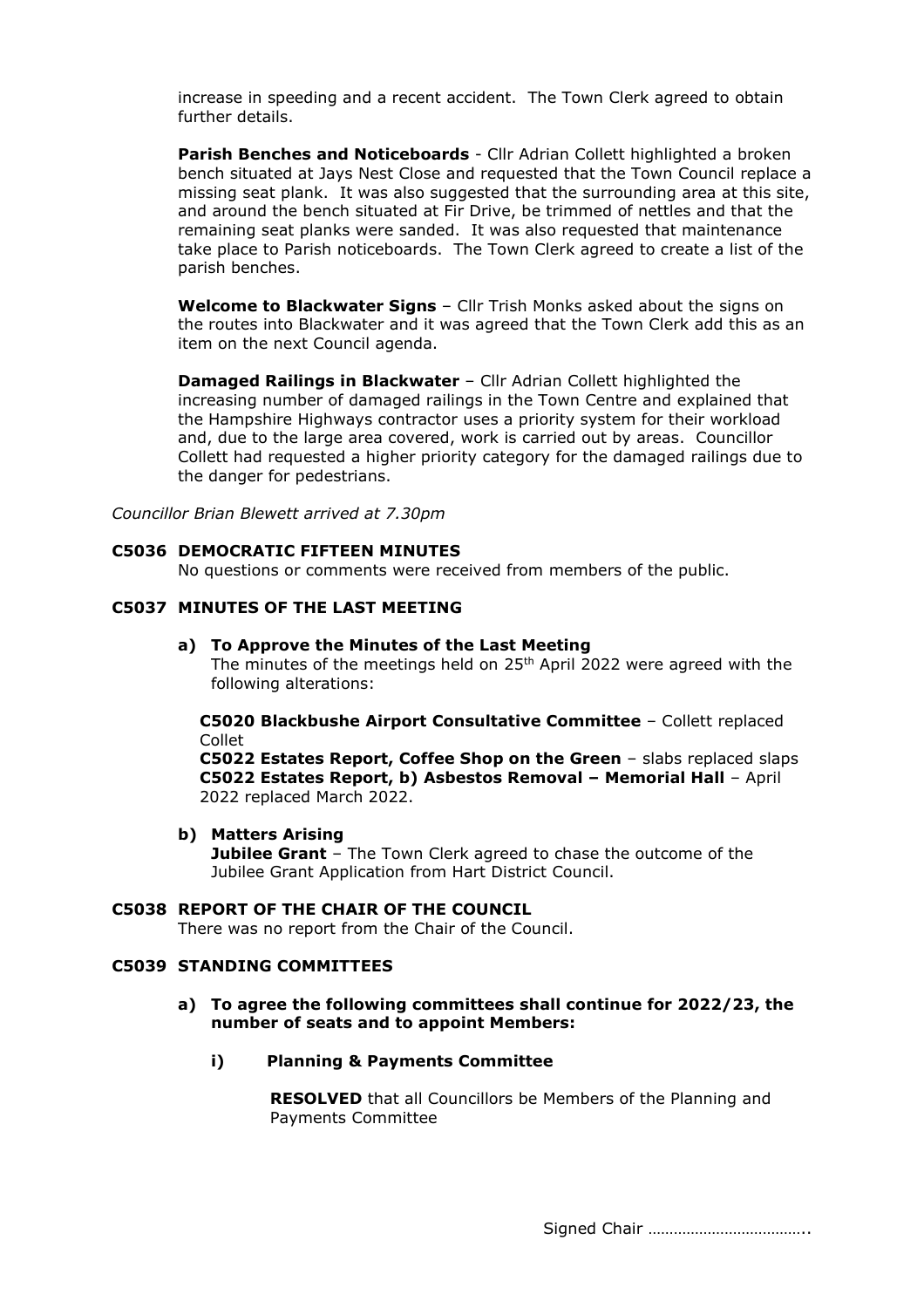### **ii) Finance Committee**

**RESOLVED** that all Councillors be Members of the Finance Committee

#### **iii) Staffing Committee**

**RESOLVED** that Councillors Bob Harward, Trish Monks and Sara Usher be Members of the Staffing Committee + 1 other TBC

#### **b) Chairs of Standing Committees**

#### **i) Planning & Payments Committee**

**RESOLVED** that Councillor Terry Hunt be appointed Chair, with Councillor Bob Harward as Vice Chair of the Planning and Payments Committee

#### **ii) Finance Committee**

**RESOLVED** that Councillor Brian Blewett be appointed Chair, with Councillor Dave Lister as Vice Chair of the Finance Committee

### **iii) Staffing Committee**

**RESOLVED** that Councillor Sara Usher be appointed Chair, with Councillor Trish Monks as Vice Chair of the Staffing Committee

### **C5040 APPOINTMENT OF COUNCIL REPRESENTATIVES ON OUTSIDE AND OTHER BODIES**

The following Council representatives were appointed to outside bodies:

Hampshire Association of Local Councils (HALC) *Councillors Trish Monks and Sara Usher*

Hart District Association of Parish/Town Councils (HDAPTC) *Councillors Trish Monks and Sara Usher*

Blackbushe Airport Consultative Committee *Councillor Terry Hunt (with Councillor Bob Harward as reserve)*

Transport Local Representation *Councillor Brian Blewett*

Blackwater Valley Countryside Partnership (BVCP) *Councillors Andy Tarbet and Dave Lister (with Councillor Brian Blewett as reserve)*

Yateley & Hawley Welfare Trust *Councillor Brian Blewett*

Hawley Fayre Steering Committee *Councillors Terry Hunt and Brian Blewett (with Councillor Trish Monks as reserve)*

Signed Chair ………………………………..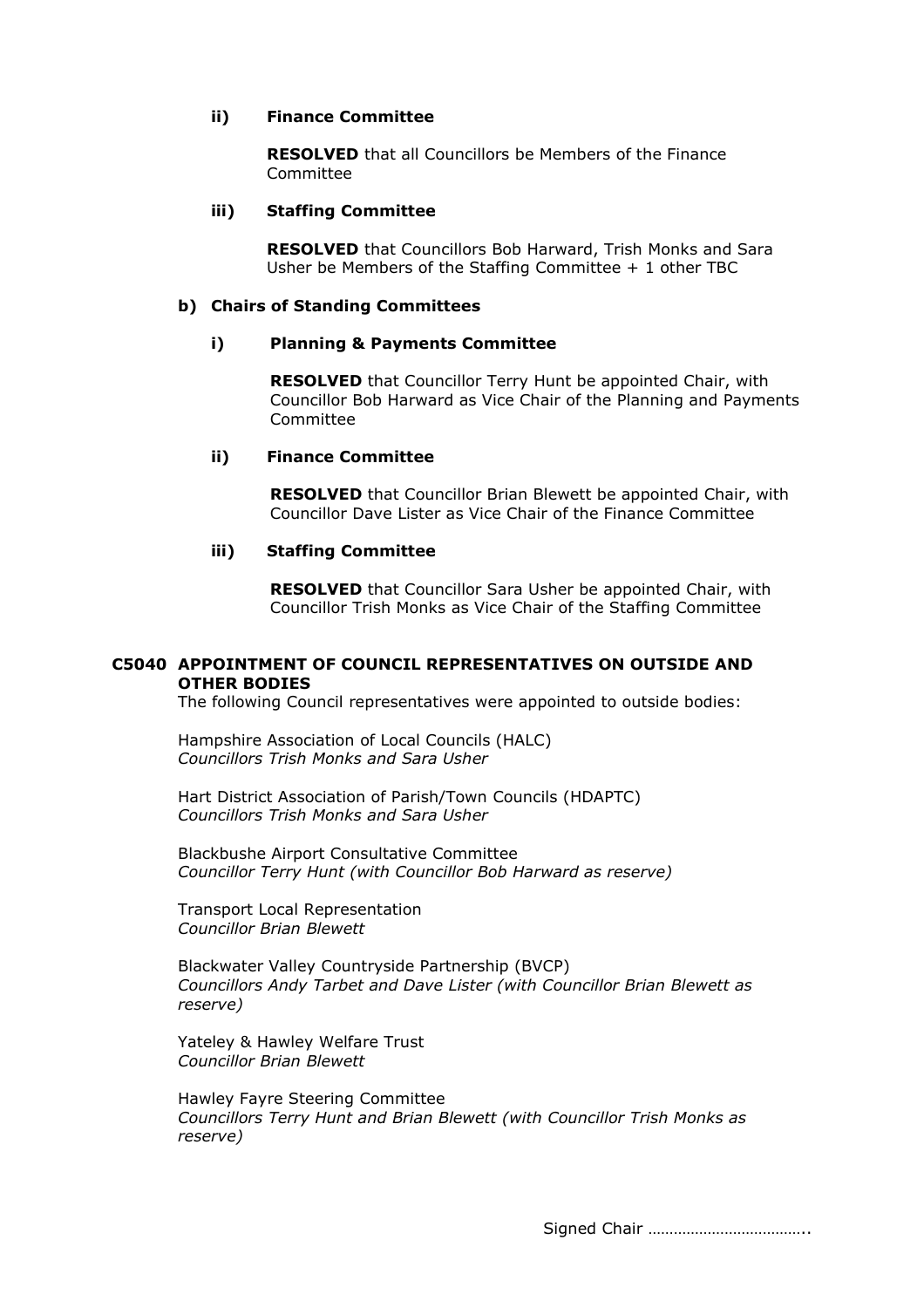Campaign for the Protection of Rural England (CPRE) *Appointment postponed to ascertain whether the appointment was required.*

Neighbourhood Plan Committee *Appointments postponed for informal discussion by Councillors following the Planning & Payments Committee Meeting to be held on 30th May 2022.*

**C5041 REPORTS FROM REPRESENTATIVES ON OUTSIDE AND OTHER BODIES** There were no reports from outside bodies.

#### **C5042 TO RECEIVE AND CONSIDER REPORTS AND MINUTES OF COMMITTEES AND SUB-COMMITTEES**

• The Minutes of the Planning & Payments Committee Meeting held on 25<sup>th</sup> April 2022 were received.

### **C5043 FINANCE 2021/22**

- **a) Detailed Income and Expenditure Reports 31/03/22** Councillors noted the contents of the year end Income and Expenditure Reports for 2021/22.
- **b) Bank – Cash and Investment Reconciliation 31/3/2022** Councillors noted the contents of the reconciliation report dated  $31^{st}$  March 2022.
- **c) End of Year Financial Report**

Councillors noted the contents of the Year End Documentation for 2021/22 which was due to be examined by the Internal Auditor on 24th May 2022.

#### **C5044 ESTATES REPORT**

#### **Coffee Shop on the Green**

The Coffee Shop Manager had almost completed the statutory legal paperwork file for the Coffee Shop and discussions on the new food menu were due to start shortly. Sales of scoop ice cream were strong and anticipated to increase with the summer weather.

The patio area renovations were complete and work to start on the new entrance step would commence shortly. Access for wheelchair users and those with mobility issues would be via the far car park.

The Hawley FC presentation evening on 13<sup>th</sup> May is expected to be busy, stocks were increased and a BBQ would run from the Coffee Shop. Further BBQ's will take place on Thursday 2<sup>nd</sup> June and Sunday 5<sup>th</sup> June during the Jubilee Celebrations.

#### **Inn on the Green**

Sales had been good since the start of the financial year alongside the improving weather conditions, the return of cricket, further boosted on a Friday evening with the pizza van attendance. Increased awareness of the bar was evident with the improvement in signage and general increased footfall to the site.

The bar will be busy during the Hawley presentation evening on 13<sup>th</sup> May, and over the Platinum Jubilee weekend especially in conjunction with BBQ's running from the Coffee Shop.

Signed Chair ………………………………..